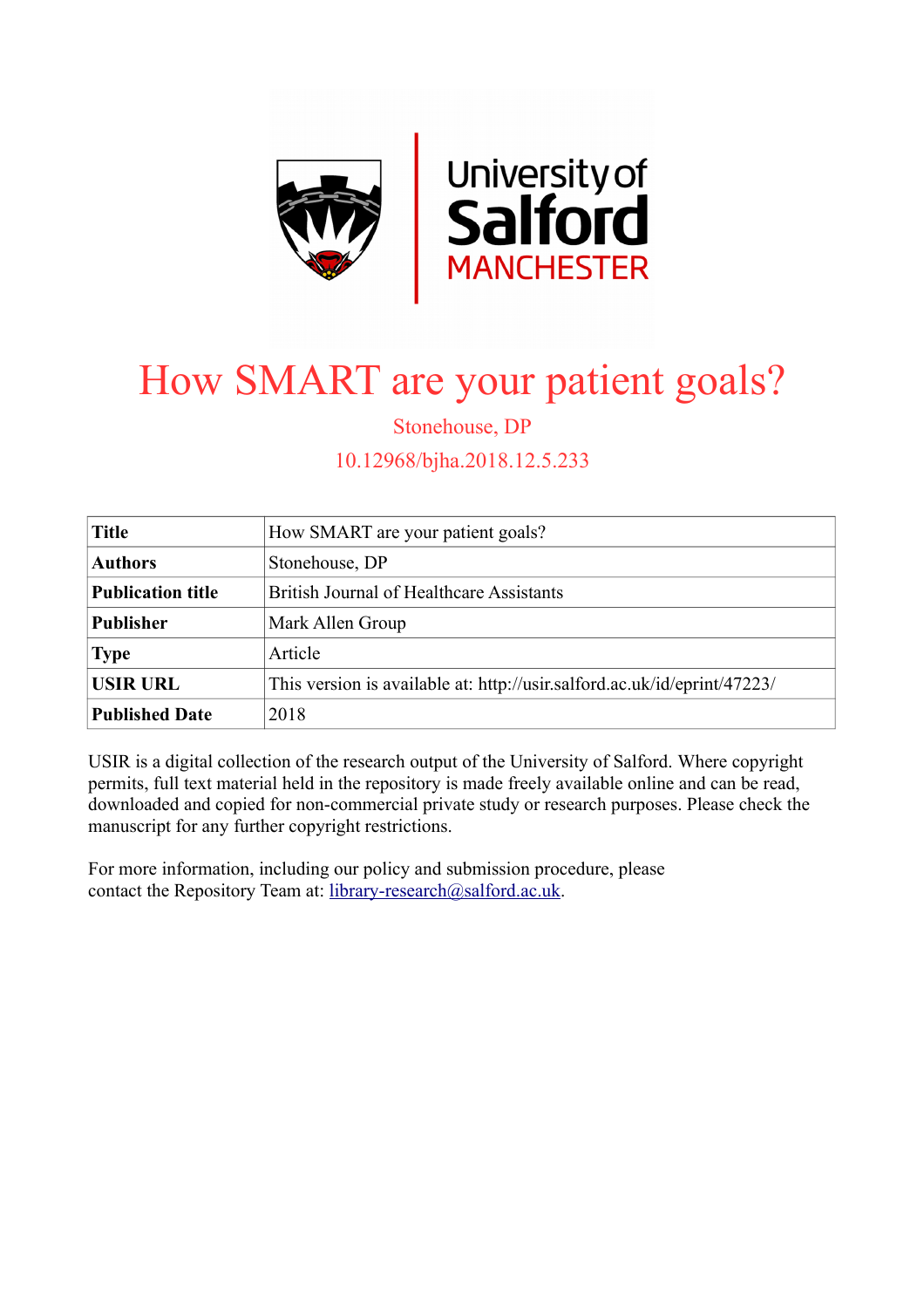# How SMART Are Your Patients Goals?

David Stonehouse is a Lecturer with the School of Nursing and Midwifery at Queens University Belfast.

### Abstract.

As a second follow up to 'understanding the nursing process' (Stonehouse, 2017), this article examines the importance of goal setting within the planning stage of the nursing process. The acronym SMART will be explored to help guide the support worker in making sure their patients have the correct goals in place. Relevant sections of The Code of Conduct for Healthcare Support Workers and Adult Social Care Workers in England (Skills for Care and Skills for Health, 2013) will be highlighted. Once appropriate and attainable goals are set the support worker can then deliver quality care to meet these goals in partnership with their patients.

Key Words: Goals, Nursing Process, Planning, SMART, Support Workers.

#### **Introduction**

The nursing process, comprising initially four (Yura and Walsh, 1967) and then five (American Nurses Association, 2018) key stages, is a decision making approach (Yildirim and Ozkahraman, 2011) which assists in the delivery of quality care. After the first two stages of assessment and nursing diagnosis, comes the planning stage where goals are set. Support workers will be key in delivering interventions designed to achieve these goals. Therefore support workers need to understand and be involved in their planning, implementation and evaluation.

#### Code Words.

Within The Code of Conduct for Healthcare Support Workers and Adult Social Care Workers in England (Skills for Care and Skills for Health, 2013) there are a number of sections which are relevant in relation to goal setting. Firstly section 1.3 states that the support worker must "be able to justify and be accountable for your actions or your omissions." As support workers you will be the one delivering the hands on care. If you do not know which goals are trying to be achieved, how can you rightly justify your actions? If goals have been badly planned and are unachievable clearly implementation should not be attempted and the planning stage of the nursing process needs to be repeated.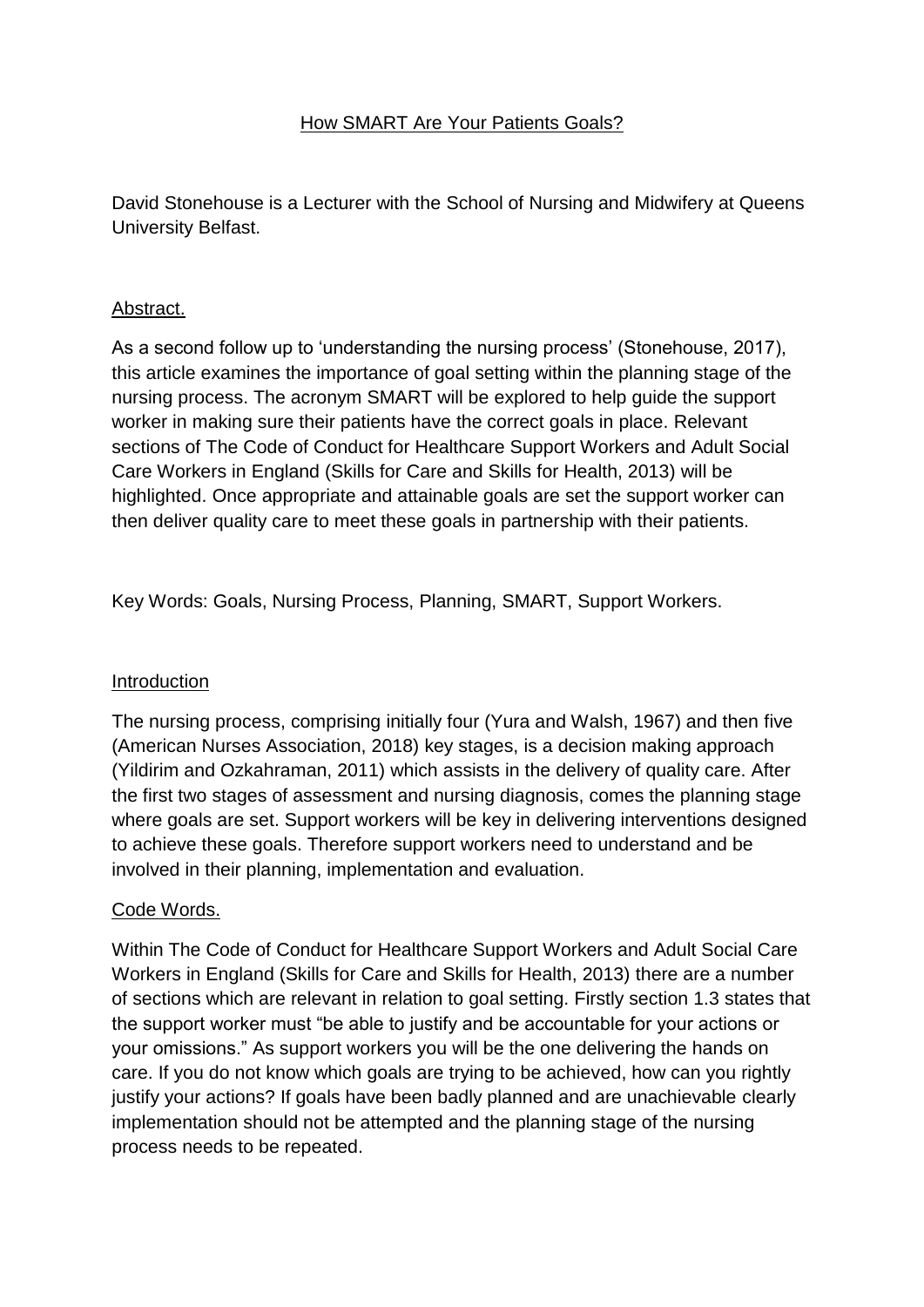Section 2.3 states support workers must "put the needs, goals and aspirations of people who use health and care services first." Has the patient's wishes been taken into account when goals have been set? Have patient's been equal partners in the planning process? Section 3.4 goes on to state that you must "work openly and cooperatively with people who use health and care services and their families and carers and treat them with respect" Through understanding how and why goals have been set will enable you to work in an open and cooperative way with your patients, respecting their wishes regarding their care.

Section 4.3 states "always explain and discuss the care, support or procedure you intend to carry out with the person and only continue if they give valid consent." How can you truly discuss and explain the care if you do not understand the goal that has been planned? Will the patients consent be valid if you have not been able to explain this clearly to them? Therefore to meet The Code of Conduct for Healthcare Support Workers and Adult Social Care Workers in England (Skills for Care and Skills for Health, 2013) and to give safe care of the highest quality support workers need to understand and be involved in goal setting.

Finally, through doing this, through reading this article and reflecting upon learning from it and applying it to your practice you will be achieving Section 6.2 which states you must "participate in continuing professional development to achieve the competence required for your role."

#### **Planning**

As identified by Hogston (2011) there are two stages to the planning phase, goal setting and then the identification of actions to meet those goals. Goals should be both short term and long term in nature. A number of goals may be set by the health professional, for instance to reduce a patients temperature, or to control a patients pain levels. Other goals will be led and set by the patient themselves. These may be around changing life style behaviours, for instance giving up smoking or increasing exercise levels. However all goals need to be discussed with and accepted by the patient wherever possible.

The acronym S.M.A.R.T. was first used in 1981 by Doran who invented it to assist managers in setting organisational objectives. SMART stands for **S**pecific, **M**easurable, **A**ssignable/**A**ttainable/**A**chievable, **R**elevant/**R**ealistic, and **T**imed (Doran, 1981, Upton and Thirlaway, 2010). All five parts are interconnected and linked together and must therefore be taken as a whole for the goal to be SMART.

The first part of the acronym asserts that the goal must be **Specific**. This means that it is clearly defined and unambiguous. Everyone knows what is to be achieved. So for example Mr Smith will mobilise six hours after surgery.

For you to know that a goal has been achieved, either fully or partially, the goal needs to be **Measurable** in some way. This could be through observation of your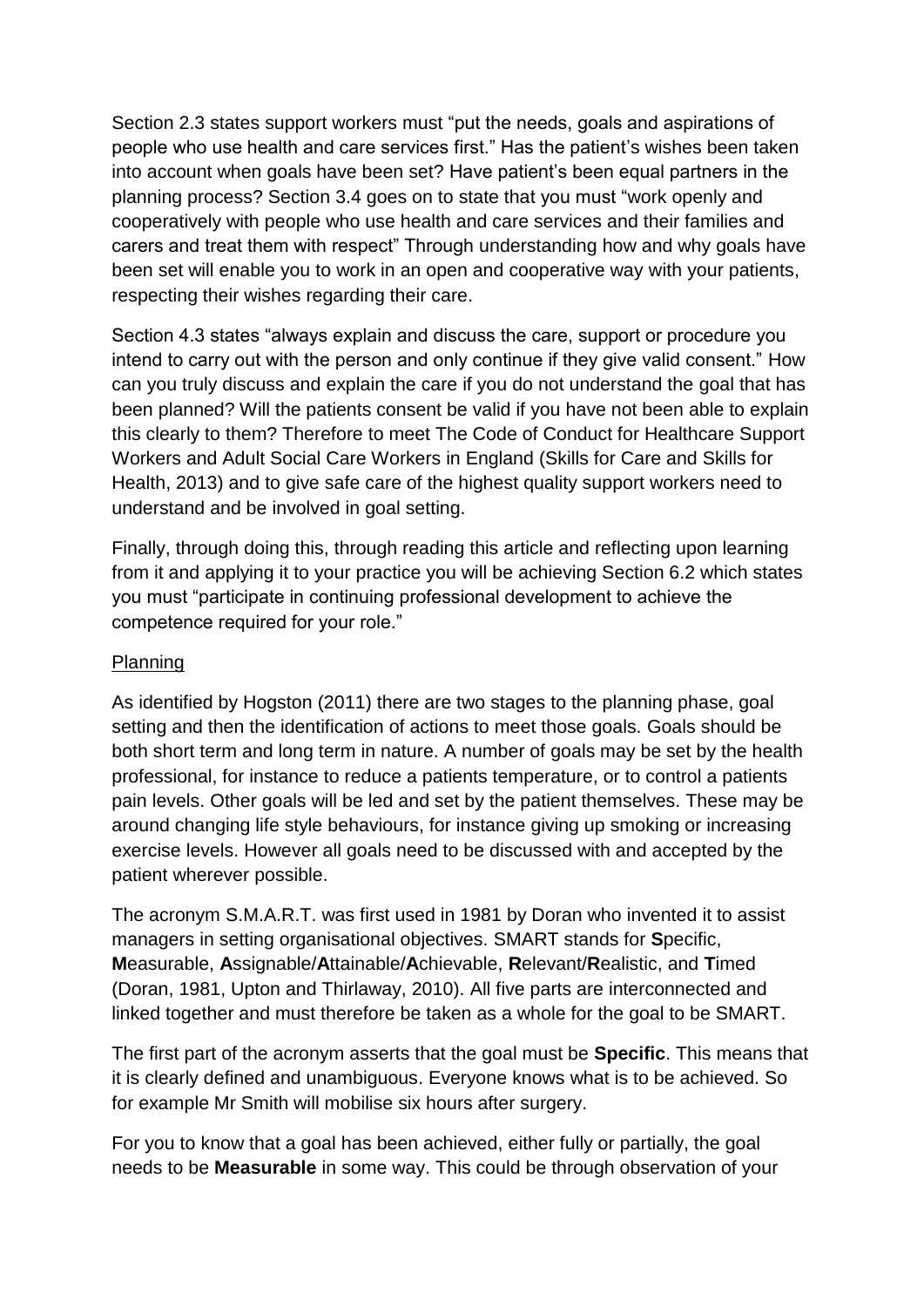patient, asking them directly, or through the recording of clinical signs and symptoms. A goal which is not being achieved may either not be completely SMART or the interventions put in place to achieve it may not be appropriate.

In Doran's (1981) original SMART acronym **A** stood for **Assignable**. This meant clearly identifying the person who is going to be responsible for achieving the goal. This could be the nurse, support worker, carer or patient themselves. Today the **A** is commonly taken to stand for **Attainable** or **Achievable** (Lee, 2010, Furze, 2015). For a patient with a low grade pyrexia, it should be achievable for this to be reduced within normal limits within a reasonable time frame. However a goal for a patient to successfully give up smoking, for someone who clearly does not wish to do so, no matter how well intentioned, would not be achievable.

Next consider if the planned goal is **Relevant** and **Realistic.** Can the patient achieve this goal? Conneeley (2004) identified that if a patient's goal is clearly unrealistic given their prognosis or diagnosis then this needs to be addressed with them. This may require counselling skills on the part of the healthcare professional so the patient does not feel disempowered. By focusing on more short term attainable goals expectations can be discussed and managed. The support worker must also act as an advocate for their patients and question when other health care professionals plan and promote unrealistic goals.

Lastly, is the goal **Timed?** By this it is meant has a time scale been set for the achievement of the goal. Having a clear time frame gives both the patient and support worker a target to aim towards (Upton and Thirlaway, 2010). This could be short term, within the next few hours, or long term, within six months' time or longer. Again, is it realistic for the patient to achieve this goal within that time frame? Barrett et al (2009) state it is often better to have short term goals rather than long term ones as this can help maintain the morale and motivation of the patient.

Once the SMART goal has been set the nursing process continues. Interventions to achieve that goal need to be identified and implemented. Once implemented evaluation occurs to check that the care delivered has been successful in achieving the goals. If not, then the goals may need to be changed or different interventions adopted.

## Conclusion.

So to conclude, this article has highlighted the importance that goal setting should be SMART. By implementing care designed to meet these goals will ensure that quality care is delivered. Support workers play an important role in delivering care and therefore need to understand how and why goals have been planned. Patients need to be involved as equal partners in setting their own goals as well as being involved in goal setting by healthcare professionals. Through this patients will become true partners in their care.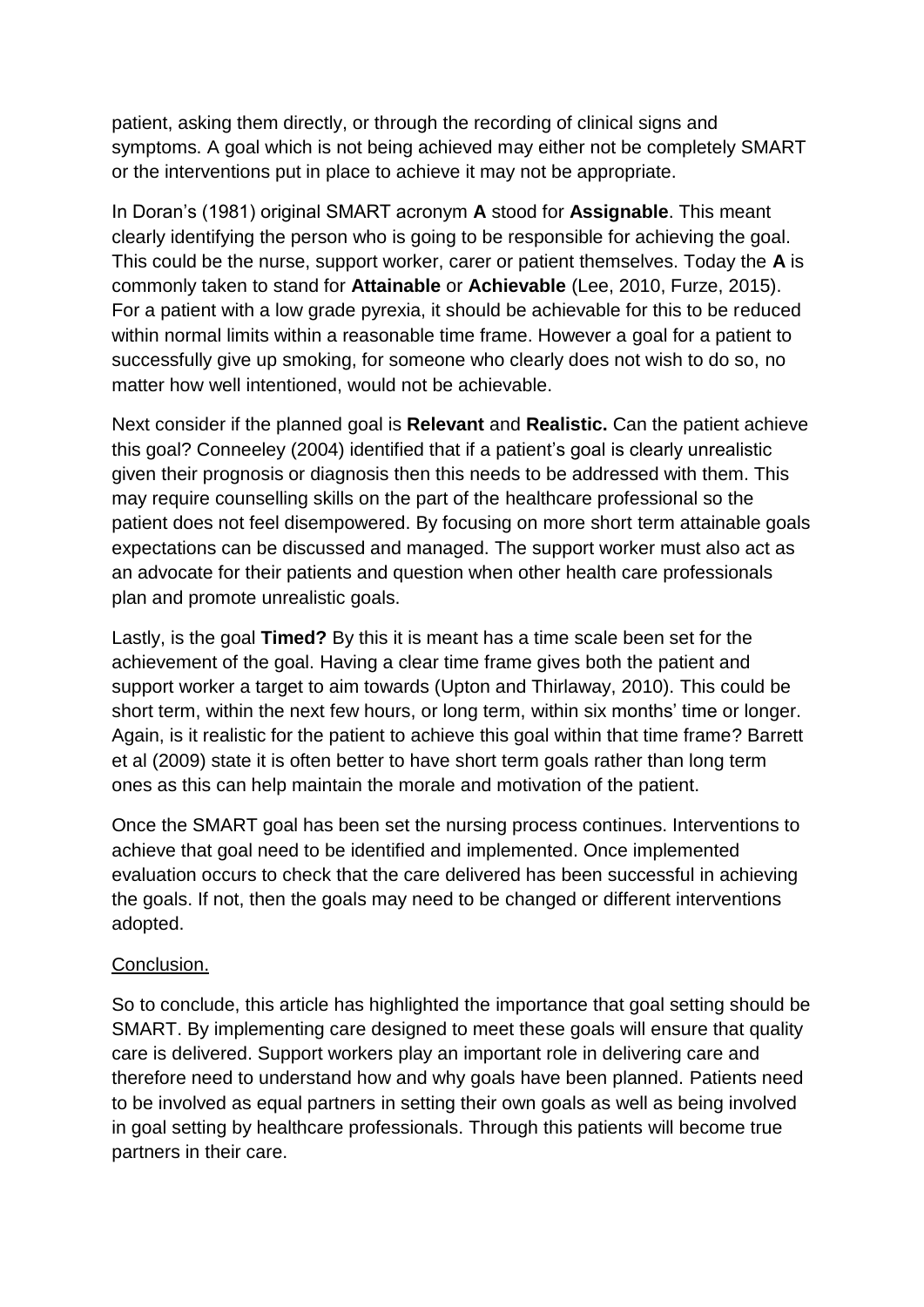## Key Points:

- 1. Through the use of SMART goals the planning stage of the nursing process will be successful.
- 2. Goals should be set in collaboration with the patient.
- 3. The support worker must question unrealistic goals, thereby acting as an advocate for their patients.
- 4. Short term goals should be used to help maintain the morale and motivation of patients.
- 5. Support workers are key to the achievement of SMART goals.

# References:

American Nurses Association (2018) The Nursing Process. [http://www.nursingworld.org/EspeciallyForYou/What-is-Nursing/Tools-You-](http://www.nursingworld.org/EspeciallyForYou/What-is-Nursing/Tools-You-Need/Thenursingprocess.html)[Need/Thenursingprocess.html](http://www.nursingworld.org/EspeciallyForYou/What-is-Nursing/Tools-You-Need/Thenursingprocess.html) (accessed 15 February 2018)

Barrett D, Wilson B, Woollands, A. (2009) Care Planning: A guide for Nurses. Pearson Education: London

Conneeley A L (2004) Interdisciplinary Collaborative Goal Planning in a Post-acute Neurological Setting: A Qualitative Study. British Journal of Occupational Therapy 67(6): 248-255

Doran G T (1981) There's a S.M.A.R.T. Way to write Management's Goals and Objectives. Management Review 70(11): 35-36

Furze G (2015) Goal Setting: A Key Skill for Person-centred Care. Practice Nursing 26(5): 241-244

Hogston R (2011) Managing Nursing Care. In: *Foundations of Nursing Practice:*  Themes, Concepts and Frameworks. 4<sup>th</sup> edn. Palgrave Macmillan: London. 2-21

Lee K P W (2010) Planning for Success: Setting SMART Goals for Study. British Journal of Midwifery 18(11): 744-746

Skills for Care and Skills for Health (2013) Code of Conduct for Healthcare Support Workers and Adult Social Care Workers in England.

[http://www.skillsforhealth.org.uk/images/services/code-of](http://www.skillsforhealth.org.uk/images/services/code-of-conduct/Code%20of%20Conduct%20Healthcare%20Support.pdf)[conduct/Code%20of%20Conduct%20Healthcare%20Support.pdf](http://www.skillsforhealth.org.uk/images/services/code-of-conduct/Code%20of%20Conduct%20Healthcare%20Support.pdf) (accessed 15 February 2018)

Stonehouse D (2017) Understanding the Nursing Process. British Journal of Healthcare Assistants 11(8): 387-391